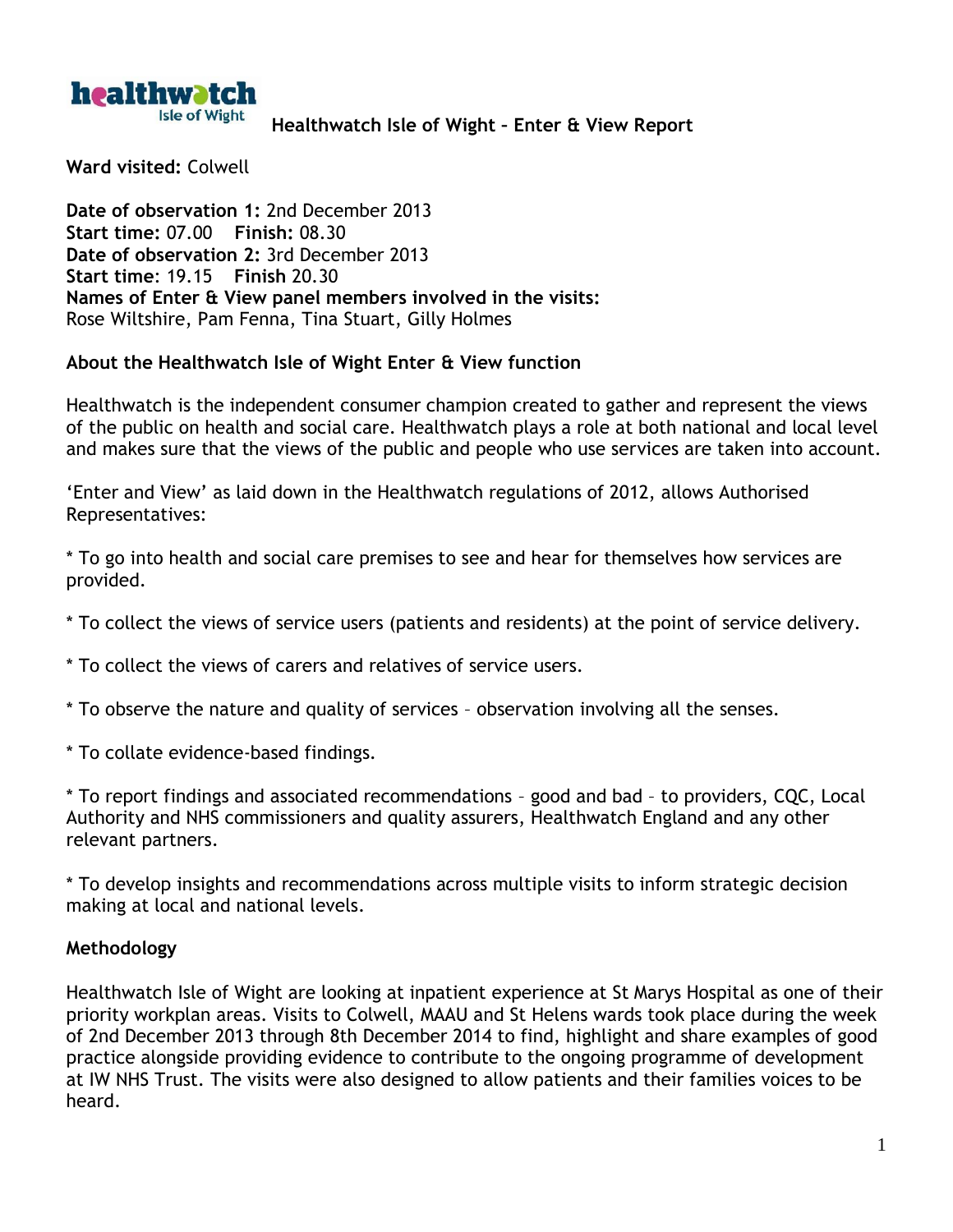St Marys was written to in advance explaining the project in full. The hospital was informed which week the visits would be taking place in, but not specific dates and times. Posters explaining about the visits were given to the hospital to put up to let staff, patient and visitors know what was happening and how to get in touch with us.

| Number of Patients on ward   28 on both<br>at each visit |  | visits |  | Were all beds full? |  |                 | Yes |  |
|----------------------------------------------------------|--|--------|--|---------------------|--|-----------------|-----|--|
| Total numbers spoken   Patients<br>to:-                  |  |        |  | <b>Staff</b>        |  | <b>Visitors</b> |     |  |

**Summary of staffing structure on the ward at the time of visits and whether it appeared to be adequate.**

There was a deputy sister and 2 staff nurses on duty with 3 health care assistants at the time of the visits. There are allocated named doctors to the ward, each consultant have their own team of doctors. On call doctors do not complete a daily ward round, the team carriesd out daily reviews of all its patients.

Staffing structure at night on the ward – There are named doctors allocated to the ward that may be on call but are available at all times including: medical team registrar consultant, house doctor, senior house registrar (generally at home but on call). There will be 3 nurses and 3 health care assistants on duty. Everything works fine until a problem arises, we were told that medical support can be a bit of a problem throughout the night as they are spread between a few wards, however there is a critical care team based at the hospital.

Staffing structure at weekend on the ward - There are 3 registered nurses and 5 health care assistants on duty and 3 registered nurses and 2 HCAs on the late shift. Staff told us that the best out of hours support is the critical care team, they are based in the hospital at night and provide a good safety net, also the adult emergency team.

Other comments on staffing - We were told that:

'Last Christmas was fabulous as we had a team on call and it just worked, but they won't do this all year round because of the cost.'

'This ward has a lot of high need patients who require a lot of support some days I feel that yes there is enough staff, other days I think no definitely not.'

'We have excessive paperwork to complete, A & B forms need doing, they will not always inform you if something is wrong. The communication between departments can be really bad, and on discharge if something simple hasn't been completed they will discard the paperwork and you have to start again. It can be very frustrating, and there are massive issues around the transport side of things'.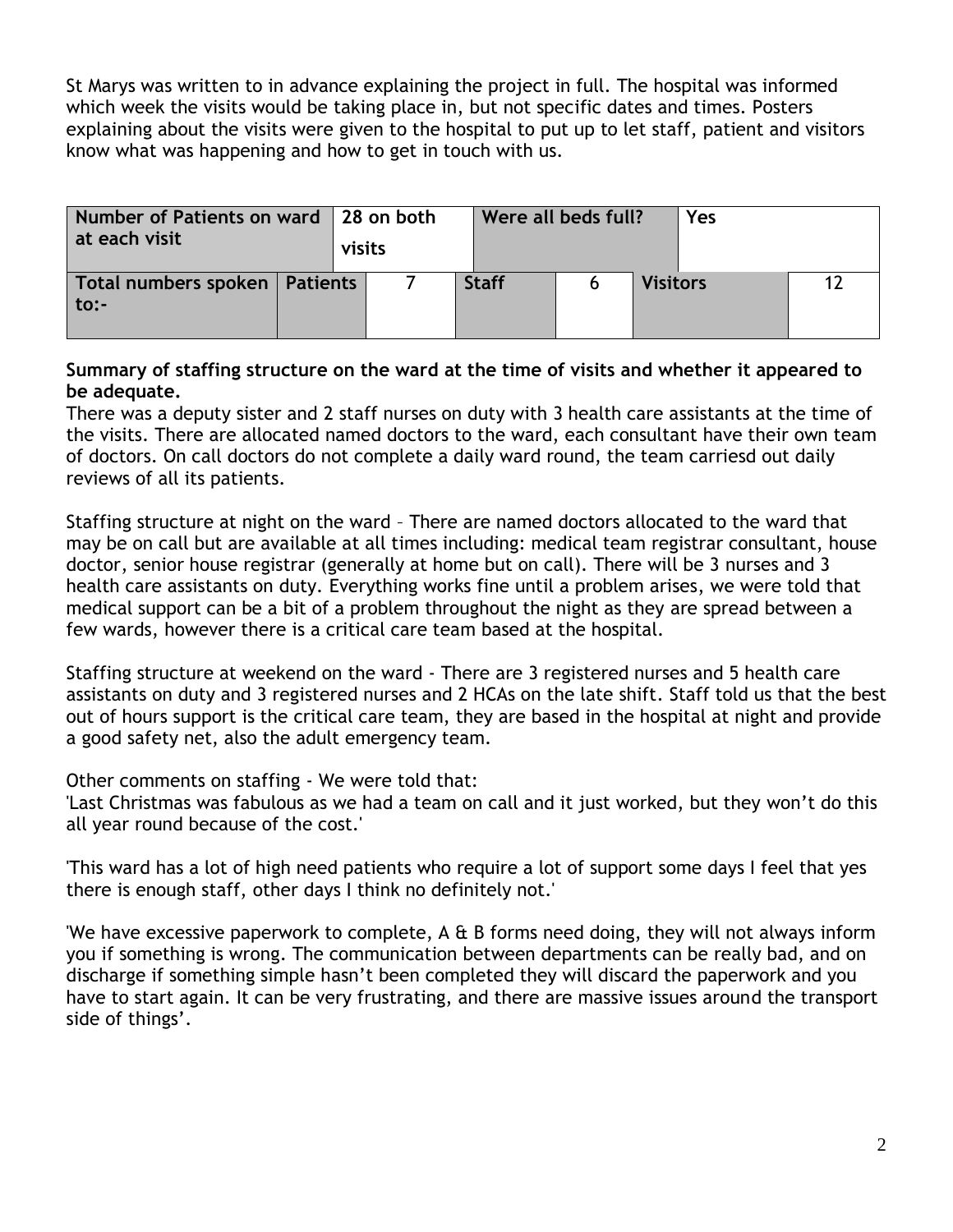## **Patient/Visitor feedback**

#### **Summary of comments/observations re: Communications**

One patient was hard of hearing and said staff did not always remember this. Staff were observed addressing patients appropriately and with respect. One patient had reverted back to their first language (not English) which made it hard for them to make their needs known, but the staff tried very hard to understand the patient.

We were told by some families that doctors were not readily available to speak with family members and one family said they had to wait several hours before speaking with a doctor who they reported only spoke with them for a few minutes. Other families said that doctors were available to speak to and they were kept fully informed of the patient's care. One patient said that they had no family on the Island and they did not know who their doctor was and did not feel as though they had been actively involved in their treatment.

Although no patients were seeking to make a complaint some were aware of how to raise a complaint and others were not.

### **Summary of feedback re: Care**

Most patients and relatives were happy with the care that was provided. One patient said they had been 'pulled' out of bed by 2 staff members. The patient's relative advocated for a Pedi turn to assist with standing which is now in situ. They also said that the patient had to ask for pain relief on more than 1 occasion. The patient had been on the ward for 5 days and had been moved 4 times. The family were only informed of 1 move.

Call bells were always in reach and the staff responded to them in a timely manner. In general patients were happy with the pain relief they were receiving.

## **Summary of feedback re practical assistance/aids**

In one patient's experience a family member had to ask for a Pedi turn as one had not been provided. Another patient had been provided with a frame to support their walking and another patient had a 'pressure mat' on their chair which alerts the staff when she gets up. The family of this patient thought this was 'great'.

There were yellow waste bags outside of toilets, some of which were quite smelly. One patient had been given all of their drinks in a beaker with a spout lid and a straw. The patient felt they were able to drink from a normal cup and did not want the beaker but had to have it anyway.

## **Summary of feedback re: mealtimes**

Some patients said that the meals were not always as hot as would like (soup was mentioned). There were no concerns with the delivery of meals and if they were not wanted at the time they were offered later. The food described as 'edible' and 'not too bad most of the time'. Beakers with spouts were provided for patients.

Patients sometimes needed help with cutting food – we were told that staff always helped when asked.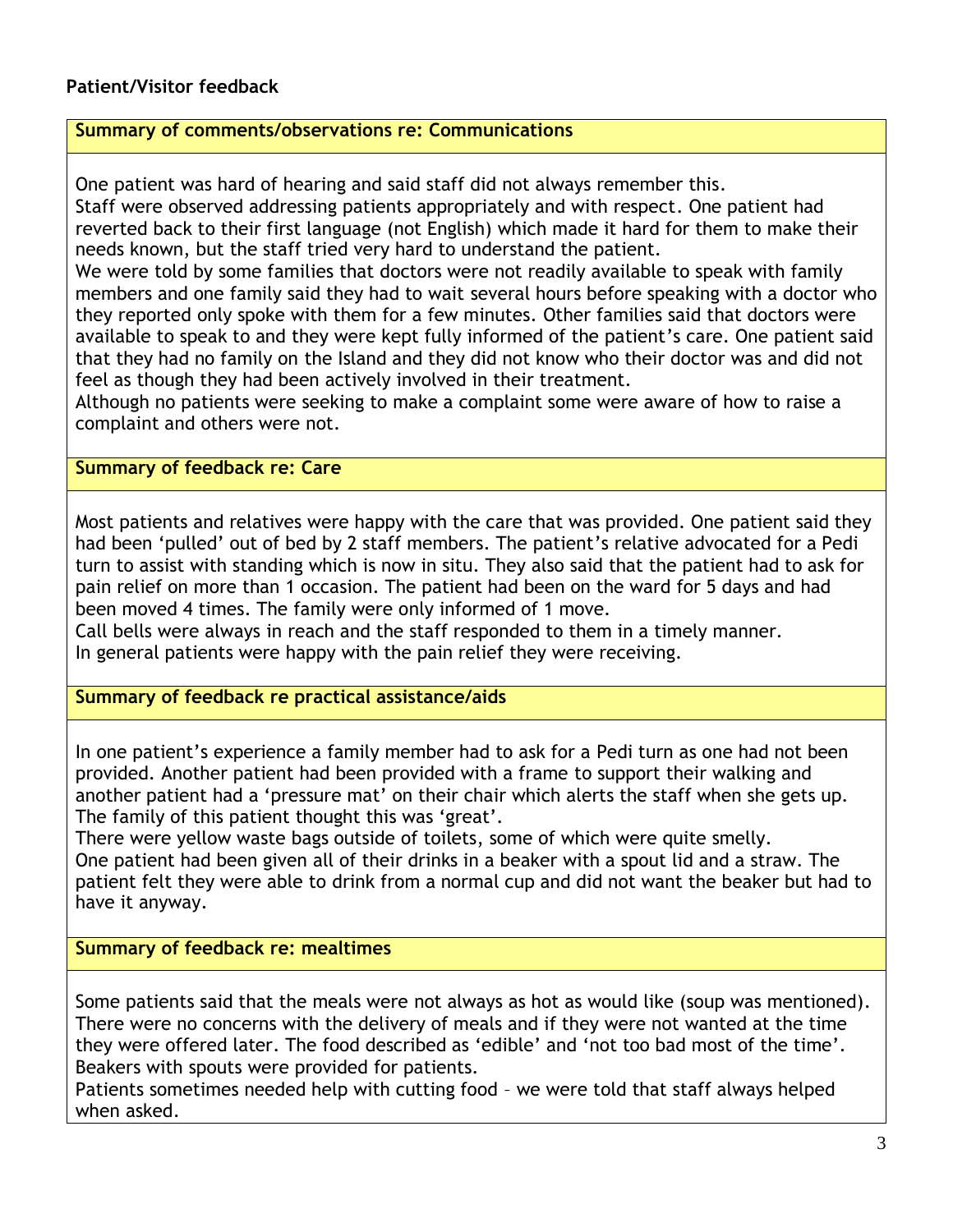The patient's breakfast likes and dislikes were recorded by staff.

We witnessed a patient lying awkwardly on their side with a breakfast bowl on their chest. Food was falling onto the patient's chest so the patient asked if we could find someone to assist them with their food. We approached the staff member serving the food who responded by saying 'that patient does it themselves', we explained that the patient was struggling and an auxiliary went and informed the patient that they 'may need to wait until handover'. The patient was however helped before handover. Relatives commented that they make sure they are on the ward during meal times so that they can assist the patient with their meal.

# **Summary of feedback re: hydration**

Patient and visitors confirmed that regular drinks are offered. Jugs of water were observed on each bedside table. Patients said they could ask for a cup of tea and staff would bring one outside of 'normal' times. The drinks were all served in beakers which gives the impression that a 'one size fits all' approach is taken with the type of cup used.

# **Summary of feedback re: discharge from hospital**

Discharge had been discussed with patient 1 and forms completed for a referral to Social Services. The patient's relative also discussed ongoing medical intervention for the patient with the ward Doctor. Another patient's family reported they were very pleased at the speed with which items needed to support the patient to return home had been provided by the OT. Another patient had only been admitted that afternoon with no planned discharge date. One of the patients said that during a previous stay, they were only informed that they were going to be discharged on the actual day of discharge and that no prior discussions took place.

# **Observations / questions for staff**

### **Summary of communication**

Staff confirmed that there is a learning disability liaison nurse to support patients with a learning disability. A dementia link nurse and 2 assistants are available to support those patients with dementia, and staff reported that they would come to the ward quickly as soon as a need with a patient is highlighted.

Staff told us that in April, the ward is having a 'refurb' which will include a hearing loop being installed and additional support items for those with a visual impairment being made available.

Staff reported that access to interpreters needs to go through the Switchboard to be arranged. Staff always ask patients how they like to be addressed and request permission before writing this on the board behind the bed and at the beginning of their notes.

Pre-assessments are completed and will specify individual needs such as communication needs, learning disability, personal hygiene needs etc.

Family/close friends are able to make an appointment to speak to doctors and can speak to the ward team whenever they need to.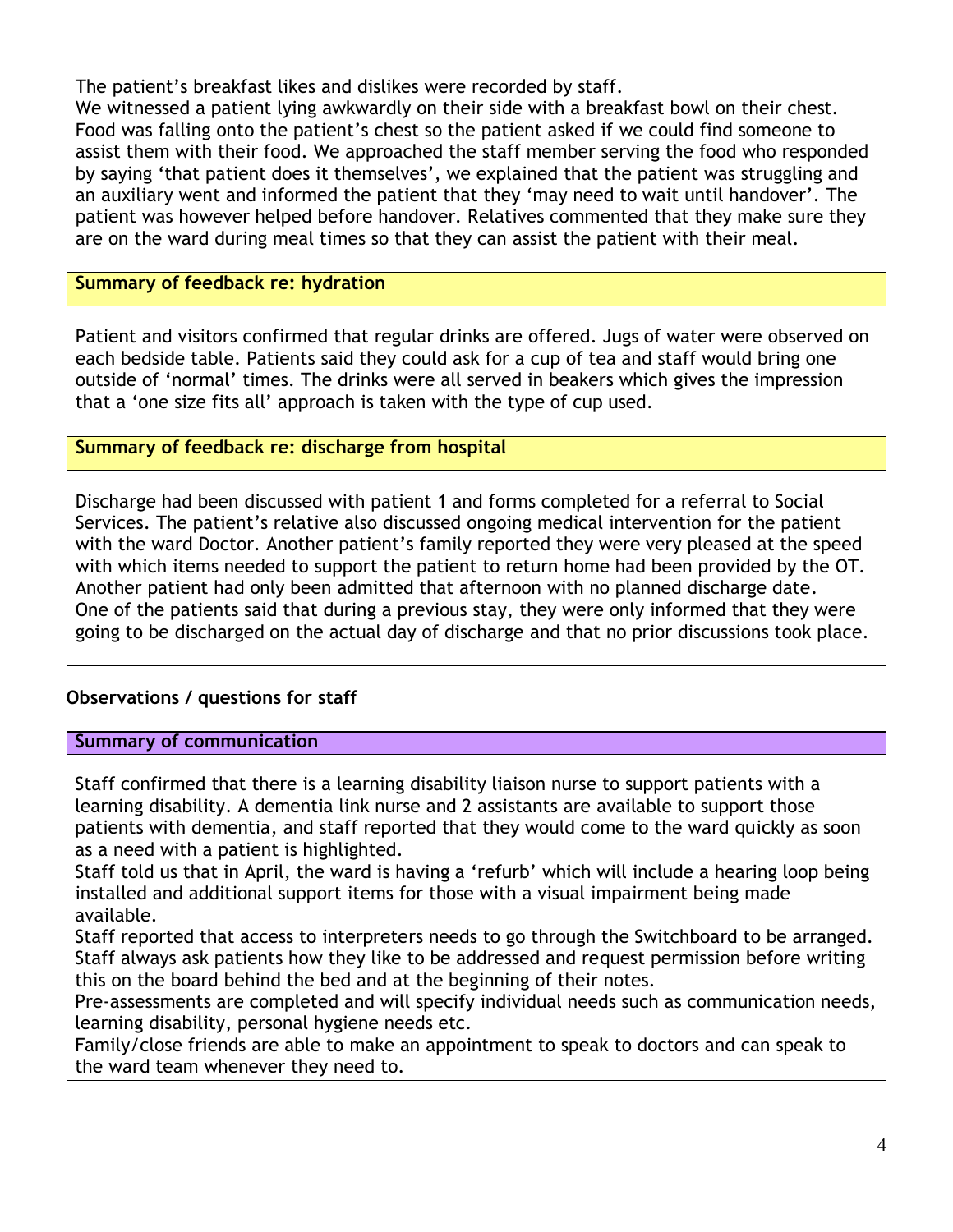On one occasion, a nurse was attending to a patient in the bed next to the patient we were talking to. The curtains were pulled for privacy, and we heard the nurse giving clear instructions and speaking appropriately to the patient they were assisting.

**Summary of personal hygiene support**

We were told that in the morning there are 2 teams of assistants who support those with high needs. Patients are able to have personal choice with their routines.

Longer term patients are not common on the ward, but if there are needs around nail cutting/hairdressing, nurses can help (2 nurses on the ward can cut nails) and a hairdresser can be called.

**Summary of support with practical assistance/aids**

Staff told us that they felt all manual handling aids are available to them. Beds with red ends can go very low for access needs.

The ward has cups and beakers with lids in stock, but 2 handled cups have to be requested from the Physio.

The ward has cutlery and crockery for a wide range of needs and report that they can get more quickly if needed.

**Summary of support at mealtimes/with drinking**

Staff told us that they assess patients for their support needs at every mealtime as they can get better or deteriorate. They do not have a red tray system or similar. Records are always kept of what patients have eaten and drunk – the HCA keeps an hourly checklist and observation sheet of fluid intake and will try different cups with patients to try and maximise their hydration.

# **Summary of physical environment**

### **Reception area**

The nurse's station was well manned and the staff were very welcoming. When entering the ward early on the morning the lighting was low in areas but staff work stations were well lit. Night staff that were leaving introduced themselves and were very friendly. They were all wearing name badges with job roles on.

There was lots of equipment around due to obvious lack of storage areas including a computer (obs) machine on charge and placed in the doorway of a toilet which then prevented patients from accessing that room.

Upon speaking to the domestic we were informed that there is only 1 domestic coming in from 3pm-8pm to do spot cleaning on 4 wards, This has been mentioned to management but they just 'shrugged their shoulders'.

**Staff identification**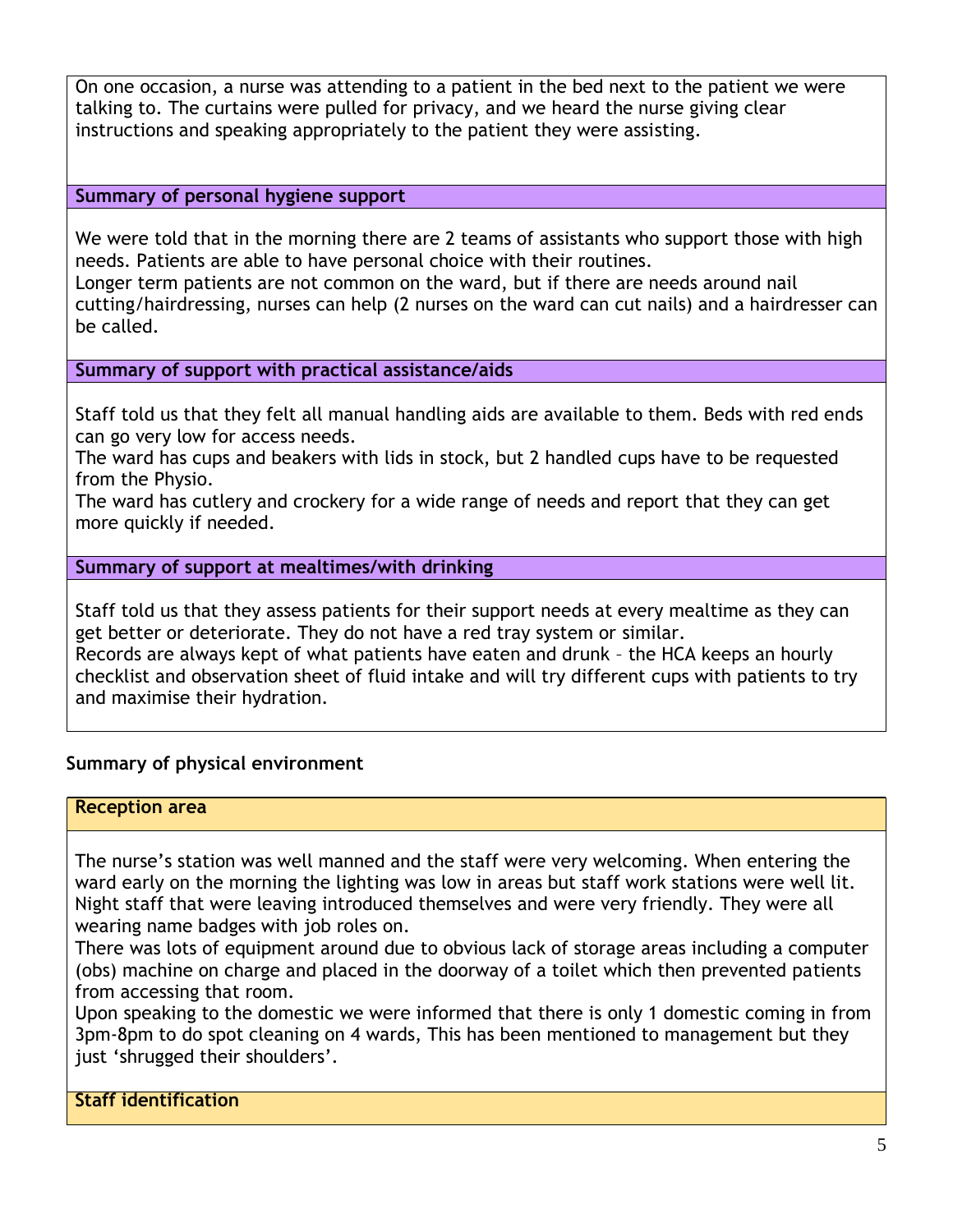We observed staff ID being worn and staff were introduced to us when we arrived. We did not see a staff 'picture board' identifying staff to patients and visitors.

## **Ward facilities**

On arrival there was some general waste on the floors, tissues, gloves (which appeared unused) bits of cardboard etc. These were quickly removed when the domestic arrived. The general decoration and walls appeared clean.

There were various general and hazardous waste bins throughout the ward, with most of the hazardous waste bins being situated outside the toilet areas. 1 bin outside bay D was particularly offensive smelling even though the lid was closed and food was in close proximity. In each bay fire exits were partially or fully blocked by the bins and in bay B there was also a monitoring system blocking the door.

The bays were clearly marked. Hand gels were provided and it appears that these are used as a matter of course.

# **Conclusion**

We feel that the visits were very positive. The ward was full at the time of both visits, many patients had high needs and were unable to communicate - 16 patients were 'confused', 10 were classed as being at 'high risk of falls'. The ward had only 4 staff on throughout the night only two of which were trained nursing staff which could be challenging if there was an incident. The staff were friendly, welcoming and passionate about their roles even though there were frustrations over staffing levels and the high needs of some of the patients. Everyone that we approached was happy to speak with us.

Although cluttered, the ward appeared clean and well lit. Most patients and relatives were happy with the food available and drinks are readily available with water jugs being on tables.

# **Recommendations**

1. The ward needs de-cluttering with more space being made available and equipment not obstructing the fire exits and corridors.

### *Response:*

*Funding has been established for the refurbishment of Colwell Ward from the King's Fund for "Creating a Dementia Friendly Environment" included in this work is the removal and relocation of the current nurse base to a reception area on entrance to the ward. This will create more space on entrance to the ward, a work station for staff and room underneath this will allow note trolleys to be housed. Other works include a new automated medicine storage/dispenser unit, this negates the need for the amount of storage we currently have. To summarize this refurbishment creates an ideal opportunity to de-clutter the ward. Daily checks to be made of fire exits to ensure bins have not been moved causing obstruction to fire exits.*

*Not yet started on 10-4-14, to be completed by July 2014.*